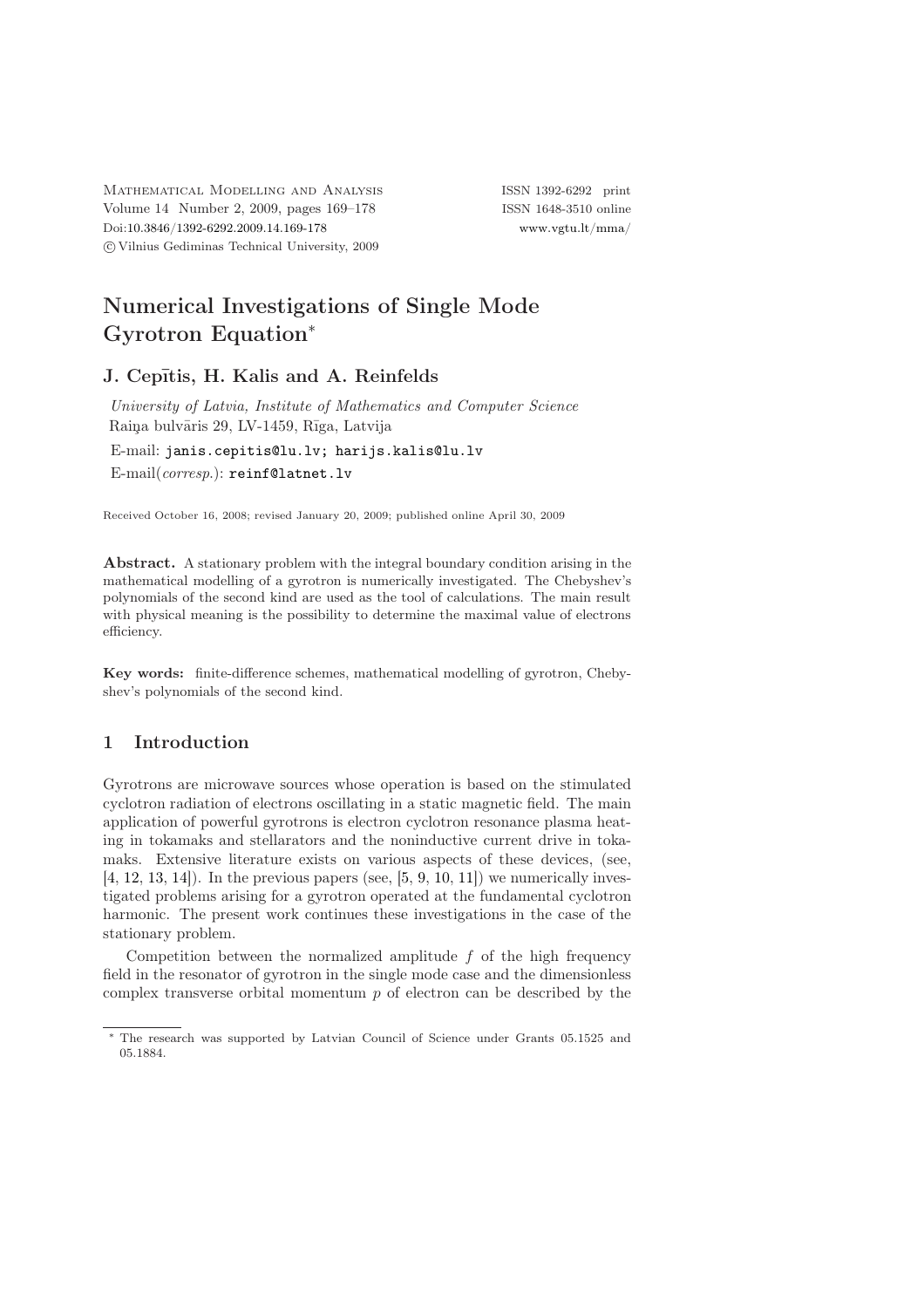following system of two complex differential equations:

<span id="page-1-0"></span>
$$
\begin{cases} \frac{\partial p}{\partial x} + i \left( \Delta + |p|^2 - 1 \right) p = if(x, t), \\ \frac{\partial^2 f}{\partial x^2} - i \frac{\partial f}{\partial t} + \delta f = I < p > . \end{cases} \tag{1.1}
$$

Here i is imaginary unit,  $x \in [0, L]$  and  $t \geq 0$  are the normalized axial and time coordinates, L is the length of the interaction space,  $\Delta$  is the cyclotron resonance mismatch (real constant),  $\delta(x)$  describes the frequency mismatch, I is the dimensionless current,  $\theta_0 \in [0, 2\pi]$  is the flight phase parameter and  $\langle p \rangle = \frac{1}{2\pi} \int_0^{2\pi} p \, d\theta_0$  is an averaged value of p.

The system [\(1.1\)](#page-1-0) is supplemented by the standard initial conditions

<span id="page-1-3"></span>
$$
p(0, t, \theta_0) = \exp(i\theta_0), \quad f(x, 0) = f_0(x), \tag{1.2}
$$

where  $f_0(x)$  is the given complex function. The boundary conditions are given for the field at the entrance and at the exit to the interaction space in the cavity of gyrotron

<span id="page-1-2"></span>
$$
f(0,t) = 0,
$$
  

$$
f(L,t) + \frac{1}{\sqrt{\pi i}} \int_0^t \frac{1}{\sqrt{t-\zeta}} \frac{\partial f(L,\zeta)}{\partial x} d\zeta = 0.
$$
 (1.3)

The second boundary condition is a well known impedance boundary condition which is equivalent to nonlocal transparent boundary condition. Such a Dirichlet-to-Neumann map enables us to reduce the original half space problem to a problem in a finite domain. Analysis of transparent boundary conditions for general Schrodinger type equations and their numerical approximations were considered in many papers, see e.g. [\[2,](#page-8-2) [8,](#page-9-6) [15\]](#page-9-7).

Let us note, that

$$
\int_0^t \frac{1}{\sqrt{t-\zeta}} \frac{\partial f(L,\zeta)}{\partial x} d\zeta
$$
\n
$$
= \frac{\partial f(L,t)}{\partial x} \int_0^t \frac{1}{\sqrt{t-\zeta}} d\zeta + \int_0^t \frac{1}{\sqrt{t-\zeta}} \left(\frac{\partial f(L,\zeta)}{\partial x} - \frac{\partial f(L,t)}{\partial x}\right) d\zeta
$$
\n
$$
= 2\sqrt{t} \frac{\partial f(L,t)}{\partial x} - \int_0^t \frac{1}{\sqrt{t-\zeta}} \left(\frac{\partial (f(L,t) - f(L,\zeta))}{\partial x}\right) d\zeta.
$$

So we get the following boundary condition

$$
\frac{1}{\sqrt{\pi i}} \left( 2\sqrt{t} \frac{\partial f(L, t)}{\partial x} - \int_0^t \frac{1}{\sqrt{t - \zeta}} \left( \frac{\partial (f(L, t) - f(L, \zeta))}{\partial x} \right) d\zeta \right) + f(L, t) = 0.
$$
\n(1.4)

In [\[6\]](#page-8-3) we have considered boundary conditions

<span id="page-1-4"></span><span id="page-1-1"></span>
$$
f(0,t) = 0, \quad \frac{\partial f(L,t)}{\partial x} = -i\gamma f(L,t), \tag{1.5}
$$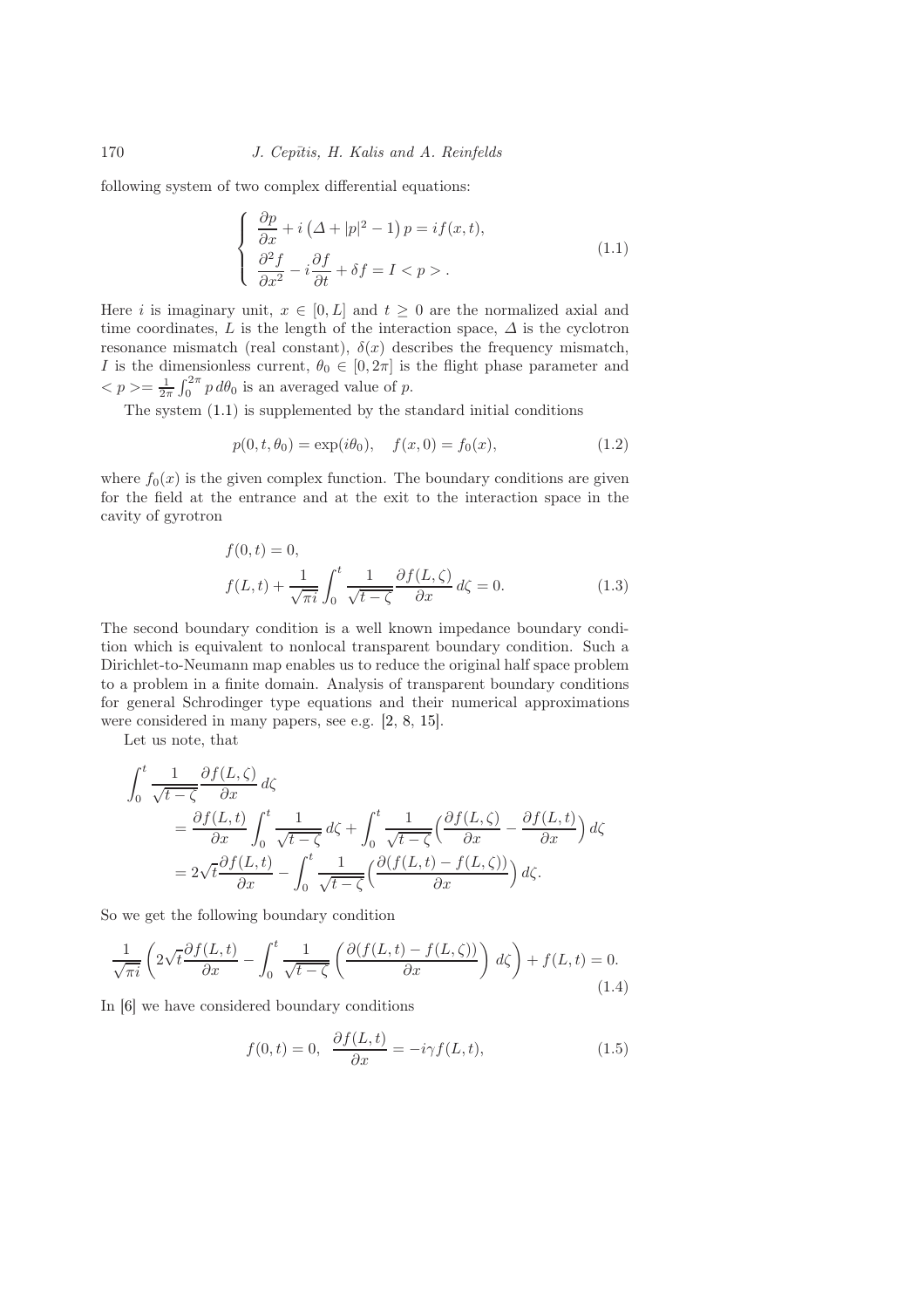where  $\gamma$  is a positive parameter which describes the wave number at resonator exit.The second of the boundary conditions [\(1.5\)](#page-1-1) is a simplified version of the transparent boundary conditions, it describes a perfect absorbation of a simple wave.

In the case of the boundary condition  $(1.5)$  instead  $(1.3)$ , we note that the solution of the given problem highly depends on the parameter  $\gamma$ . It was shown in [\[6\]](#page-8-3) that the value of  $\eta$  is the increasing function of  $\gamma$  and its maximal value is obtained for  $\gamma = \infty$ , which is not possible to realize in the real physical models. So, as it is difficult to obtain separate wave numbers at the resonator exit, it is more convenient to use the integral boundary condition [\(1.3\)](#page-1-2).

Using the method of stationarity for the system [\(1.1\)](#page-1-0) we approximate the derivative  $\partial f / \partial t$  by the discrete difference  $(f^{(s+1)} - f^{(s)}) / \tau$ , where  $s =$  $0, 1, \ldots, S$  is the parameter of iterations,  $f^{(0)} = f_0(x)$  is the given complex function. We write simply  $f^{(s+1)} = f$ ,  $p^{(s+1)} = p$ ,  $p^{(0)} = \exp(i\theta_0)$  when no confusion can arise. The number of iterations  $S$  is determined from the condition  $|f^{(s+1)}(L) - f^{(s)}(L)| \leq \varepsilon$ , where  $\varepsilon > 0$  is a desirable precision. In this case for every iteration  $s$  we can rewrite the system of equations  $(1.1)$  in following form

$$
\begin{cases} \frac{\partial p}{\partial x} + i \left( \Delta + |p^{(s)}|^2 - 1 \right) p = if^{(s)} \\ \frac{\partial^2 f}{\partial x^2} - \frac{i}{\tau} (f - f^{(s)}) + \delta f = I(\omega < p > + (1 - \omega) < p^{(s)} >), \end{cases}
$$

where  $\omega$  is the under relaxation parameter, i.e.  $\omega < 1$ .

The numerical simulation of problem  $(1.1)$ – $(1.3)$  allows us to calculate the optimal values of parameters  $\Delta$ , I and  $\delta$  in order to attain the maximal value of the electron efficiency coefficient

<span id="page-2-0"></span>
$$
\eta = 1 - \frac{1}{2\pi} \int_0^{2\pi} |p(L, t, \theta_0)|^2 d\theta_0,
$$
\n(1.6)

which features the extraction of the electron orbital momentum from the beam.

Section 2 describes the finite-difference method with nonuniform grid for this numerical simulation based on the nonsaturated approximation taking into account the endpoints of the interval  $[0, L]$ , furthermore, Section 3 demonstrates some of obtained numerical results. The main conclusions are summarised in the Section 4.

#### 2 The Numerical Method

We consider the finite-difference method based on the nonsaturated approximation. The concept of nonsaturatedness for approximations of functions at first was defined in [\[3\]](#page-8-4). There was shown that error of approximation decreases if smoothness of the function increases. In [\[7\]](#page-9-8) is proved that nonsaturated approximations of functions is possible to realize by means of Lagrange interpolations, which are the simplest global approximations of functions and simultaneously give simple expressions also for approximation of the derivatives. Particularly, if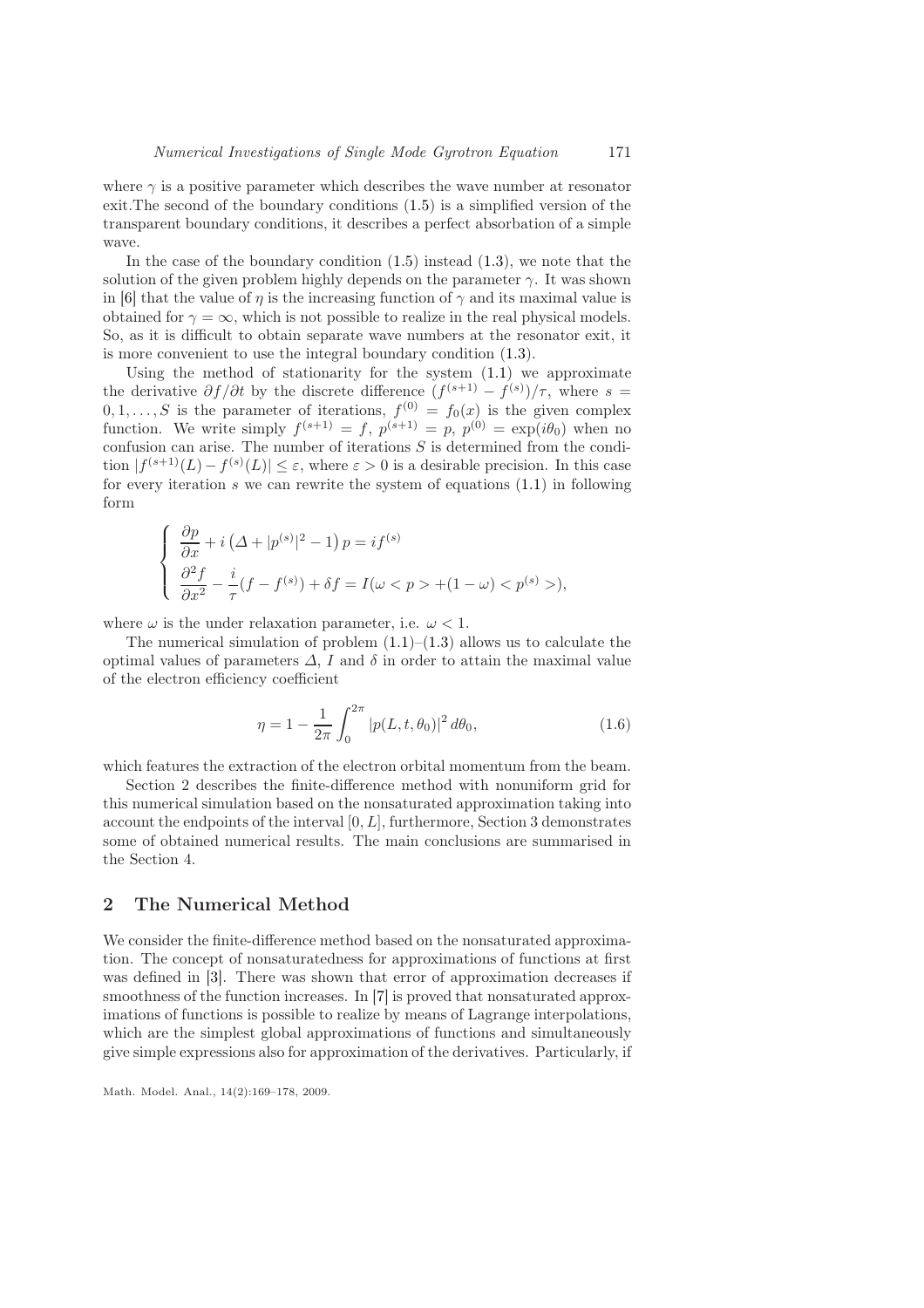derivative  $f^{(m)}$  satisfies Holder condition in the interval  $[-1, 1]$  with  $\gamma \in (0, 1)$ , then the remainder  $R_{N-1}(t) = f(t) - P_{N-1}(t)$  of Lagrange interpolation with the roots of Chebyshev polynomials of second kind

$$
U_{N-1}(t) = \frac{\sin(N\alpha)}{\sin(\alpha)}, \quad \alpha = \arccos t,
$$

yields the asymptotic estimations

$$
||R_{N-1}|| = \max_{|t| \le 1} |R_{N-1}(t)| = O(N^{-m-\gamma} \ln N),
$$

where  $P_{N-1}(t)$  are Lagrange interpolation polynomials. For analytic functions estimations are  $||R_{N-1}|| = O(\exp(-\nu N))$ , where  $\nu$  is the fixed constant.

For given boundary conditions using the roots of polynomials  $U_{N-1}(t)$ ,  $t \in$  $[-1, 1]$  we have the grid points

$$
t_k = -\cos\frac{(k-1)\pi}{N}, \quad k = 1, ..., N+1
$$

and it is possible to take as  $t_k$  the roots of polynomials of  $N+1$  -order

$$
\omega_{N+1}(t) = \prod_{k=1}^{N+1} (t - t_k) = 2^{1-N} U_{N-1}(t) (t^2 - 1).
$$

It is also easy to approximate the derivatives of the function f. The  $N+1$ order Lagrange interpolation polynomials are in the following form  $P_{N+1}(t)$  =  $\sum_{k=1}^{N+1} l_k(t) f(t_k)$ , where

$$
l_k(t) = \frac{\omega_{N+1}(t)}{(t - t_k)\omega'_{N+1}(t_k)}
$$

are the elementary Lagrange multipliers. The elements of  $N+1$ -order interpolation matrix of the derivatives  $\tilde{D}$  ( $P' = \tilde{D}P$ , where  $P, P'$  are the vector-columns of the corresponding values of  $P_{N+1}(t_k), P'_{N+1}(t_k), k = 1, ..., N+1$  have following expressions

$$
d_{j,k} = \frac{\omega'_{N+1}(t_j)}{(t_j - t_k)\omega'_{N+1}(t_k)}, j \neq k, \quad d_{k,k} = \frac{\omega''_{N+1}(t_k)}{2\omega'_{N+1}(t_k)}.
$$

For calculations we use following representations

$$
d_{j,k} = \frac{(-1)^{j+k}c_j}{c_k(t_j - t_k)}, j \neq k, \quad d_{k,k} = -\sum_{j \neq k}^{N+1} d_{j,k},
$$

where  $c_1 = c_{N+1} = 2$ , otherwise  $c_j = 1$ .

Using the transformation  $x = 0.5L(1 + t)$ ,  $t \in [-1, 1]$  we obtain that the grid points of nonuniform grid are

<span id="page-3-0"></span>
$$
x_k = 0.5L\left(1 - \cos\frac{\pi(k-1)}{N}\right),\tag{2.1}
$$

and the matrix of first order derivative in the interval  $[0, L]$  is  $D = \frac{2}{L}\tilde{D}$ .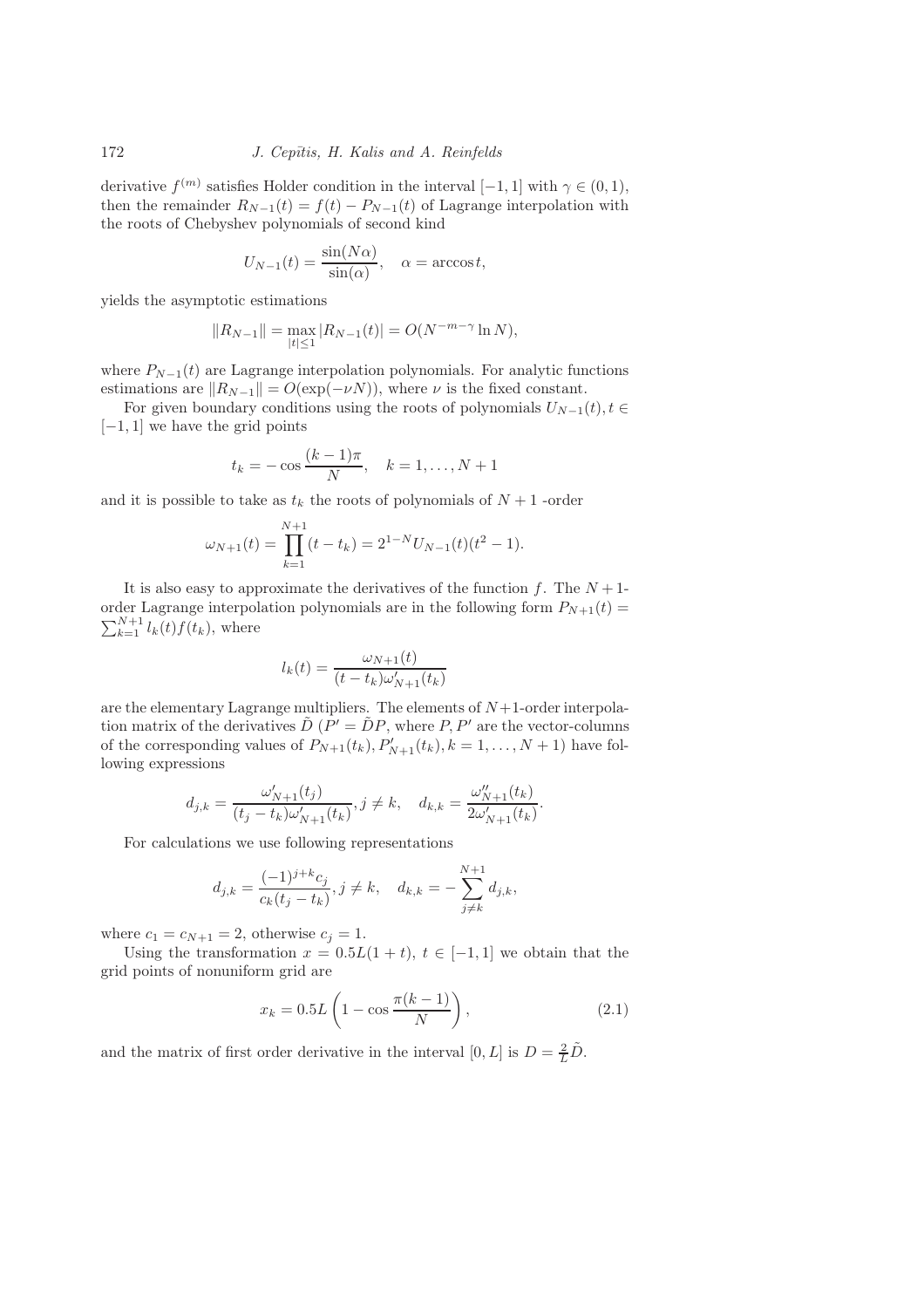Remark 1. We note that in [\[16\]](#page-9-9) the optimal approximation on the uniform grid is used for numerical solution of similar problems, but the approach of this paper is more useful in the case of our investigation.

Using the grid [\(2.1\)](#page-3-0) we approximate the derivatives  $\partial/\partial x$ ,  $\partial^2/\partial x^2$  in the equations [\(1.1\)](#page-1-0) with matrixes  $D, D^2$  as

$$
f'_{h} = Df_{h}, \quad f''_{h} = D^{2}f_{h}, \quad p'_{h} = Dp_{u},
$$

where  $f_h = (f_1, f_2, \ldots, f_{N+1}), f'_h = (f'_1, f'_2, \ldots, f'_{N+1})$  are the vector-columns of the corresponding values of the grid functions,

$$
f_j \approx f(x_j), \quad p_j \approx p(x_j, \theta_0), \quad f'_j \approx \frac{\partial f(x_j)}{\partial x}, \quad f''_j \approx \frac{\partial^2 f(x_j)}{\partial x^2}.
$$

From the Lagrange interpolation follows, that elements  $d_{j,k}$  of matrix D are given in the form

$$
d_{j,k} = \frac{dl_k(x_j)}{dx}
$$
,  $j, k = 1, 2, ..., N + 1$ ,

where  $l_k(x)$  are the elementary Lagrange multipliers.

The approximation of the first equation [\(1.1\)](#page-1-0) on the grid  $x_j$ ,  $j = 2, \ldots, N+1$ is defined in following form:

<span id="page-4-0"></span>
$$
\sum_{k=1}^{N+1} d_{j,k} p_k + i(\Delta + |p_j^{(s)}|^2 - 1)p_j = if_j.
$$
\n(2.2)

Using the initial condition  $(1.2)$  we rewrite equation  $(2.2)$  in the matrix form

<span id="page-4-2"></span>
$$
B^{(1)}p_h = g_h^{(1)},\tag{2.3}
$$

where  $B^{(1)} = D^{(1)} + i(\Delta - 1)E + iP(p)$  is the matrix of order N,  $g_h^{(1)}$  $h^{(1)}$  is the vector-column of order  $N$  with elements

$$
g_j^{(1)} = if_j - d_{j,1} \exp(i\theta_0), \quad j = 2, 3, ..., N + 1,
$$

E is the unit matrix of order N. Matrix  $P(p)$  is a diagonal matrix with nonlinear elements  $|p_j^{(s)}|^2$ .

Similarly, the approximation of the second equation [\(1.1\)](#page-1-0) in the inner grid points  $x_j$ ,  $j = 2, 3, \ldots, N$  has the form

<span id="page-4-1"></span>
$$
\sum_{k=1}^{N+1} \tilde{d}_{j,k} f_k - i f_j / \tau + \delta_j f_j = I p_j^{av} - i f_j^{(s)} / \tau,
$$
\n(2.4)

where  $\tilde{d}_{j,k}$  are elements of matrix  $D^2$ ,  $\delta_j$  and  $p_j^{av}$  are the values of grid functions (vectors-columns)  $\delta$  and  $p^{av} = \langle p \rangle$ .

Let  $t = s\tau$ . Using the mean rectangle formula by calculating the boundary integral [\(1.4\)](#page-1-4) we get

$$
f^{s} + \frac{1}{\sqrt{\pi i}} \left( 2F^{s} \sqrt{n\tau} - \sum_{j=0}^{s-1} \frac{F^{s} - F^{j}}{\sqrt{s-j}} \sqrt{\tau} \right) = 0,
$$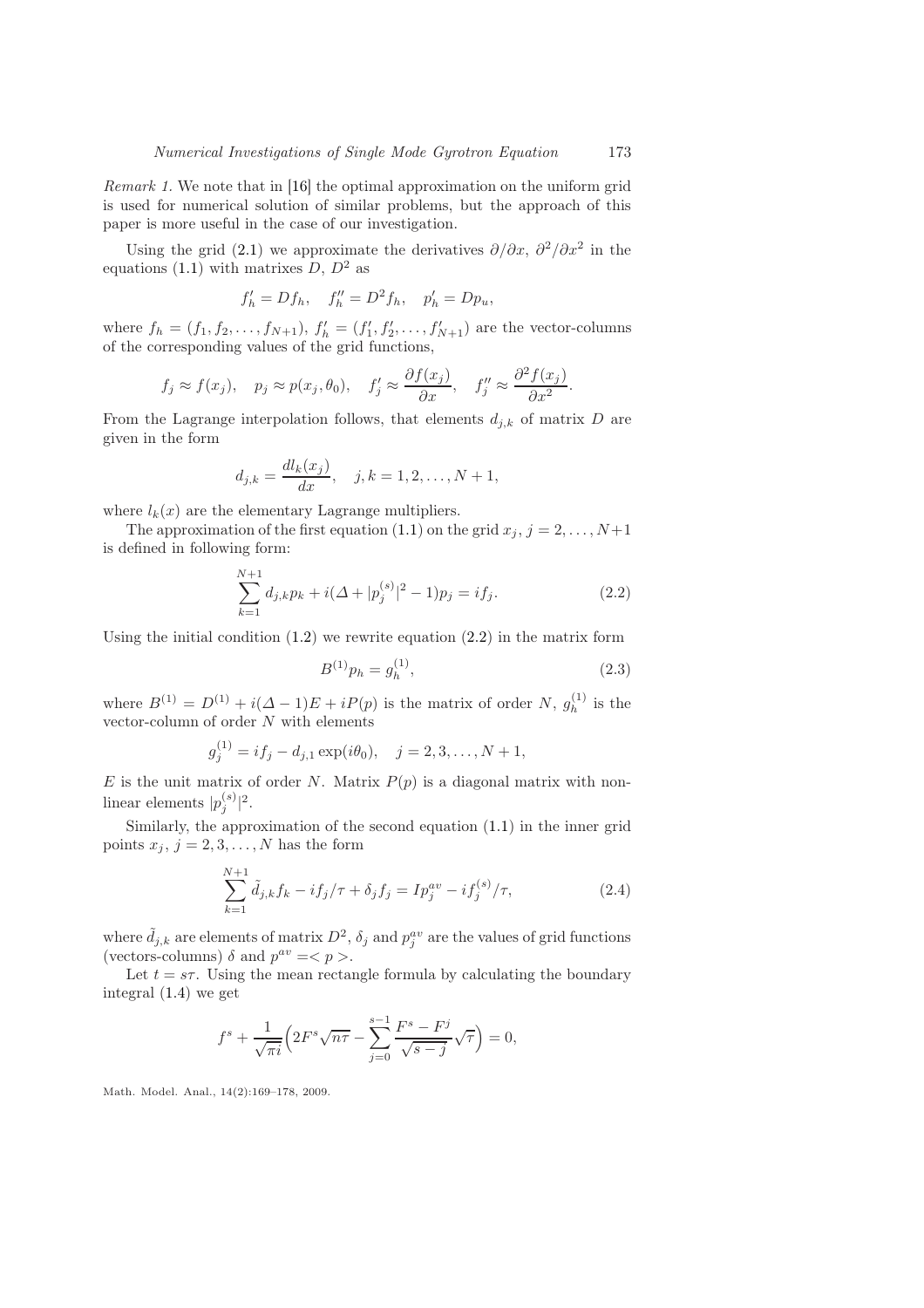174 *J. Cepītis, H. Kalis and A. Reinfelds* 

where  $f^s = f(t_s, L)$ ,  $F^s = \frac{\partial f(t_s, L)}{\partial x}$ ,  $F^j = \frac{\partial f(t_j, L)}{\partial x}$ ,  $t_j = j\tau$ . Then  $\sqrt{\pi i}$  $\frac{\sqrt{\pi i}}{\sqrt{\tau}} f_{N+1}^s + \left(2\sqrt{s} - \sum_{i=0}^{s-1} \right)$  $j=0$ 1  $\sqrt{s-j}$  $F_{N+1}^{s} + \sum_{ }^{s-1}$  $j=0$  $\frac{F_{N+1}^{j}}{\sqrt{s-j}} = 0,$ 

where  $f_{N+1}^s = f(t_s, x_{N+1}), F_{N+1}^s = \frac{\partial f(t_s, x_{N+1})}{\partial x}, F_{N+1}^j = \frac{\partial f(t_j, x_{N+1})}{\partial x}$  and  $x_{N+1} = L.$ 

Let us denote by

$$
S_{1s} = 2\sqrt{s} - \sum_{j=0}^{s-1} \frac{1}{\sqrt{s-j}}, \quad S_{2s} = \sum_{j=0}^{s-1} \frac{F_{N+1}^j}{\sqrt{s-j}}.
$$

Then

$$
F_{N+1}^s = d_{N+1,N+1} f_{N+1}^s + \sum_{k=2}^N d_{N+1,k} f_k^s
$$

yields

$$
f_{N+1}^s = -\frac{1}{S_{1s}d_{N+1,N+1} + \sqrt{\pi i/\tau}} \Big( S_{2s} + S_{1s} \sum_{k=2}^N d_{N+1,k} f_k^s \Big)
$$
  
= 
$$
-\frac{1}{d_{N+1,N+1} + S_{1s}^{-1} \sqrt{\pi i/\tau}} \sum_{k=2}^N d_{N+1,k} f_k^s - \frac{S_{2s}}{S_{1s}d_{N+1,N+1} + \sqrt{\pi i/\tau}}.
$$
 (2.5)

From [\(2.4\)](#page-4-1) it follows that

<span id="page-5-1"></span>F

$$
\sum_{k=1}^{N+1} \tilde{d}_{j,k} f_k^s = \sum_{k=2}^N \tilde{d}_{j,k} f_k^s + \tilde{d}_{j,N+1} f_{N+1}^s
$$
  
= 
$$
\sum_{k=2}^N \tilde{d}_{j,k} f_k^s - \frac{\tilde{d}_{j,N+1}}{S_{s1} d_{N+1,N+1} + \sqrt{\pi i/\tau}} \left( S_{2s} + S_{1s} \sum_{k=2}^N d_{N+1,k} f_k^s \right)
$$
  
= 
$$
\sum_{k=2}^N b_{j,k} f_k^s - \frac{S_{2s}}{S_{1s} d_{N+1,N+1} + \sqrt{\pi i/\tau}} \tilde{d}_{j,N+1},
$$

where

$$
b_{j,k} = \tilde{d}_{j,k} - \frac{d_{N+1,k}\tilde{d}_{j,N+1}}{d_{N+1,N+1} + S_{1s}^{-1}\sqrt{\pi i/\tau}}, \quad j = 2,3,\ldots,N.
$$

<span id="page-5-0"></span>Let B be the matrix with elements  $b_{j,k}$ . We can rewrite [\(2.4\)](#page-4-1) in the matrix form

$$
B^{(2)}f_h = g_h^{(2)},\tag{2.6}
$$

where  $B^{(2)} = B + D_0$  is the matrix of order  $N - 1$  (matrix  $D_0$  is a diagonal matrix with elements  $\delta_j - i/\tau$ ,  $g_h^{(2)}$  $h_h^{(2)}$  is the vector-column with components

$$
g_j^{(2)} = I p_j^{av} - i f_j^* / \tau + \frac{S_{2s}}{S_{1s} d_{N+1, N+1} + \sqrt{\pi i / \tau}} \tilde{d}_{j, N+1}, \quad j = 2, 3, \dots, N.
$$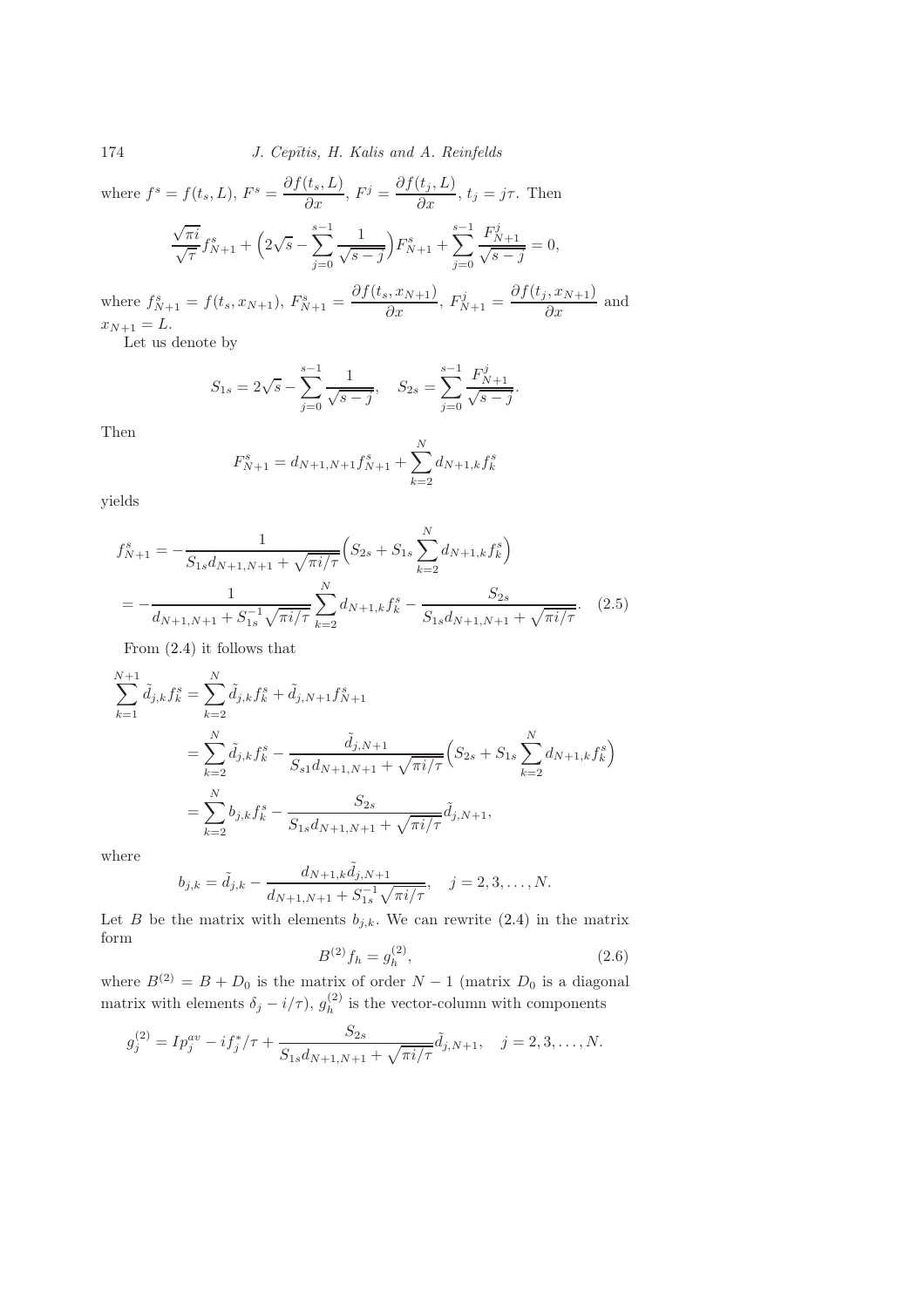We use discrete values of the parameter  $\theta_0$  in the form  $\theta_m = m \frac{2\pi}{M}$ ,  $m =$  $1, 2, \ldots, M$  where M is the number of angular grid points. Let us denote  $p_j(\theta_m) = p(x_j, \theta_m)$ . Using the trapezoid rule of the quadrature formula for calculation of the integral  $g_j^{(2)}$  in [\(2.6\)](#page-5-0), we obtain the following expression

<span id="page-6-0"></span>
$$
p_j^{av} = \frac{1}{M} \sum_{m=1}^{M} p_j(\theta_m), \quad j = 1, 2, \dots, N.
$$
 (2.7)

The approximation error is defined as  $r_j = \frac{\pi^2}{2M}$  $3M<sup>3</sup>$  $d^2p_j(\xi)$  $\frac{P_j(s)}{d\theta_0^2}$ , where  $\xi \in (0, 2\pi)$ .

Similarly, from [\(1.6\)](#page-2-0) we can calculate

$$
\eta = 1 - \frac{1}{M} \sum_{m=1}^{M} |p_{N+1}(\theta_m)|^2.
$$

Therefore from [\(2.3\)](#page-4-2) for a fixed value  $\theta_m$  we can calculate the vector-column  $p_h(\theta_m)$ ,  $m = 1, 2, ..., M$  and obtain a rectangular matrix W with N-columns and M−rows (in the m-row is the transposed vector  $p_h(\theta_m)$ ).

From [\(2.6\)](#page-5-0) it follows that  $f_h = (B^{(2)})^{-1} g_h^{(2)}$  $\binom{2}{h}$ , where the vector  $g_h^{(2)}$  $h^{(2)}$  contains components of [\(2.7\)](#page-6-0). Adding to this vector component  $f_{N+1}$  defined by [\(2.5\)](#page-5-1) we obtain the vector  $f_h$  of the order N for calculation of vector  $p_h(\theta_m)$ . Using [\(2.3\)](#page-4-2) we write it in the following form  $p_h(\theta_m) = (B^{(1)})^{-1} g_h^{(1)}$  $h^{(1)}$ .

In the iteration process for the matrix  $P(p)$  the diagonal elements are calculated by using  $|p_j^{(s)}|^2$  from previous iterations and the new value is obtained by using the expression

$$
p_h^{(s+1)}(\theta_m) = \omega p_h(\theta_m) + (1 - \omega) p_h^{(s)}(\theta_m).
$$

### 3 Numerical Results

In [\[1\]](#page-8-5) the maximum efficiency  $\eta = 0.75$  is obtained for  $\Delta = 0.6$ ,  $\delta = 0$ ,  $I = 0.01$ in the case of the so-called reflectionless boundary conditions in the integral form. In the present work we consider the boundary condition [\(1.3\)](#page-1-2) for  $\Delta \in$ [0, 0.7] depending on  $\delta = \delta(x)$ .

We consider two different initial conditions  $f_0(x) = 0.1 \sin\left(\frac{\pi x}{L}\right)$  and  $f_0(x) =$  $0.1 \exp(-(x - \beta)^2)$ , where  $\beta \in [0.7, 11]$ . The computations are performed by using "MATLAB" tool for  $L = 15$ ,  $M = 36$ ,  $N = 40$ ,  $S \in [1000, 5000]$ ,  $\varepsilon =$ 0.001,  $\omega = 0.5, \tau \in [0.05, 0.1], I \in [0.01, 0.1].$ 

For the function  $\delta$  we investigated three cases: 1)  $\delta = 0$ , 2)  $\delta = \sinh(2x -$ L)/ sinh(L), 3)  $\delta = \tanh(x - L/2)$ . Using  $M = 40$ ,  $N = 50$ ,  $S = 5000$  we proved, that the value of the electron efficiency  $\eta$  is accurate in average up to  $4^{th}$  decimal sign.

The results of calculations with  $\delta = 0$ ,  $I = 0.01$ ,  $\tau = 0.05$ ,  $S = 2000$  for the analysis of the efficiency coefficient  $\eta$  and the high frequency field amplitude at the resonator ( $|f(L)|$  for different values of  $\Delta$  are summarized in Tab. [1.](#page-7-0) If  $\Delta = 0.6$  and  $S = 4000$ , then  $\eta = 0.7474$ , but for  $S = 5000$  we get  $\eta = 0.7486$ .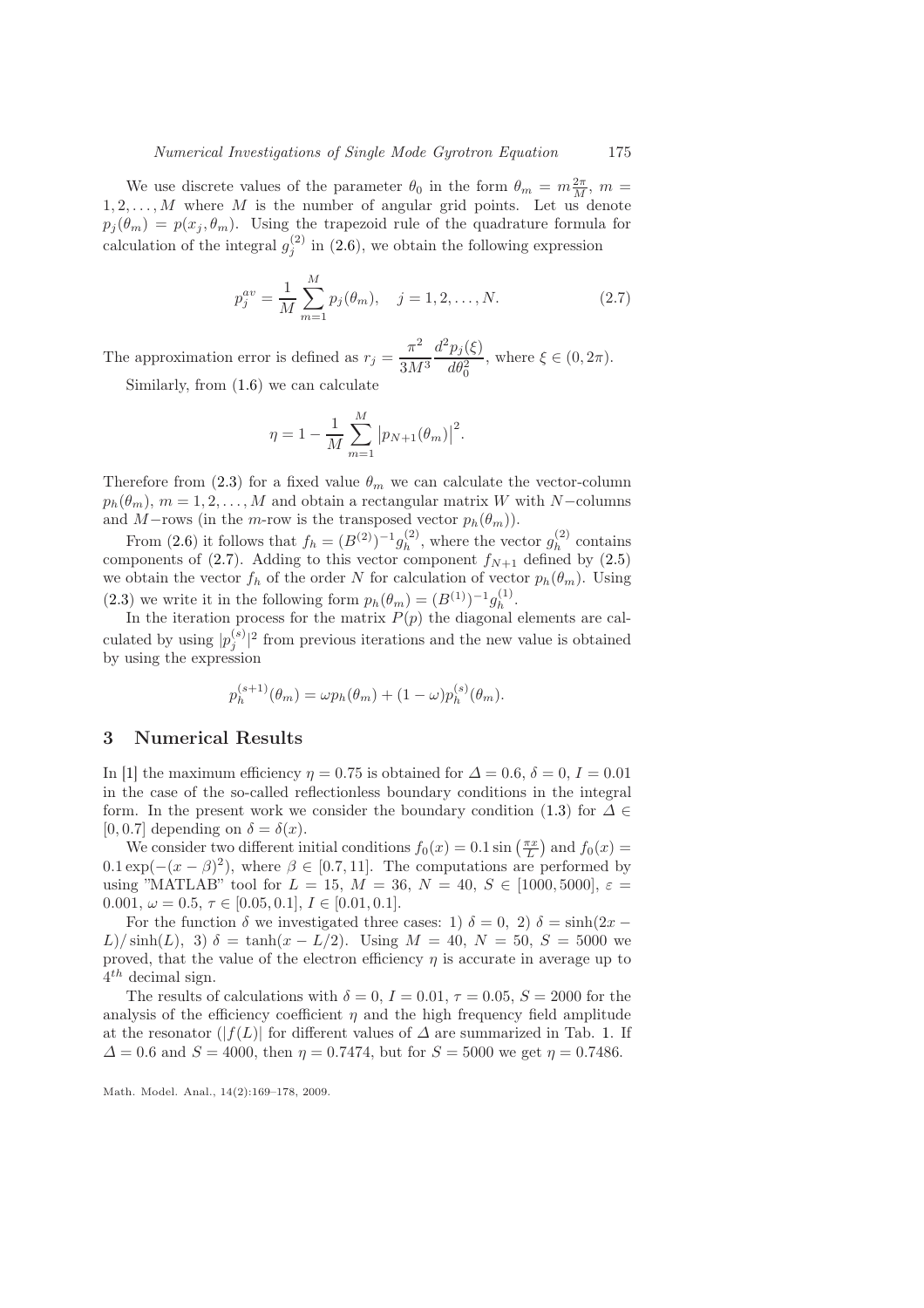**Table 1.** The values of  $\eta$  and  $|f(L)|$  for  $\delta = 0$ ,  $I = 0.01$ .

<span id="page-7-0"></span>

| No.     |                   | η                          | f(L)                       |
|---------|-------------------|----------------------------|----------------------------|
| '2<br>3 | 0.5<br>0.6<br>0.7 | 0.4858<br>0.7411<br>0.0281 | 0.0959<br>0.1605<br>0.0688 |

Fig. [1](#page-7-1) shows distributions of the averaged value of p and the values  $p(L)$ in the complex plane for  $M = 360$ , and the values of the function  $f(x)$  (real, imaginary parts and modulus with respect to  $x$ ).



<span id="page-7-1"></span>Figure 1. Distributions of functions of p and f for  $I = 0.01$ ,  $\Delta = 0.6$   $\delta = 0$ .

For the varying  $\delta = \delta(x)$ , if  $\Delta = 0.6$ ,  $I = 0.01$ ,  $\tau = 0.05$  we get the following values of the electron efficiency coefficient  $\eta$ :

- 1. If  $\delta(x) = \sinh(2x L)/\sinh(L)$ , then  $\eta = 0.5748$ ,
- 2. If  $\delta(x) = \tanh(x L/2)$ , then  $\eta = 0.3788$ , but for  $I = 0.1$  we get  $\eta =$  $0.1870~(\delta = 0).$

In the case  $f_0(x) = 0.1 \exp(-(x - \beta)^2)$  for different values of  $\beta$  we obtain the following results, presented in Tab. [2.](#page-8-6)

- 1. If  $\delta(x) = \tanh(x L/2)$ , then  $\eta = 0.4429$  and  $|f(L)| = 0.0623$ .
- 2. If  $\delta(x) = \sinh(2x L)' \sinh(L)$ , then  $\eta = 0.5141$  and  $|f(L)| = 0.0785$ .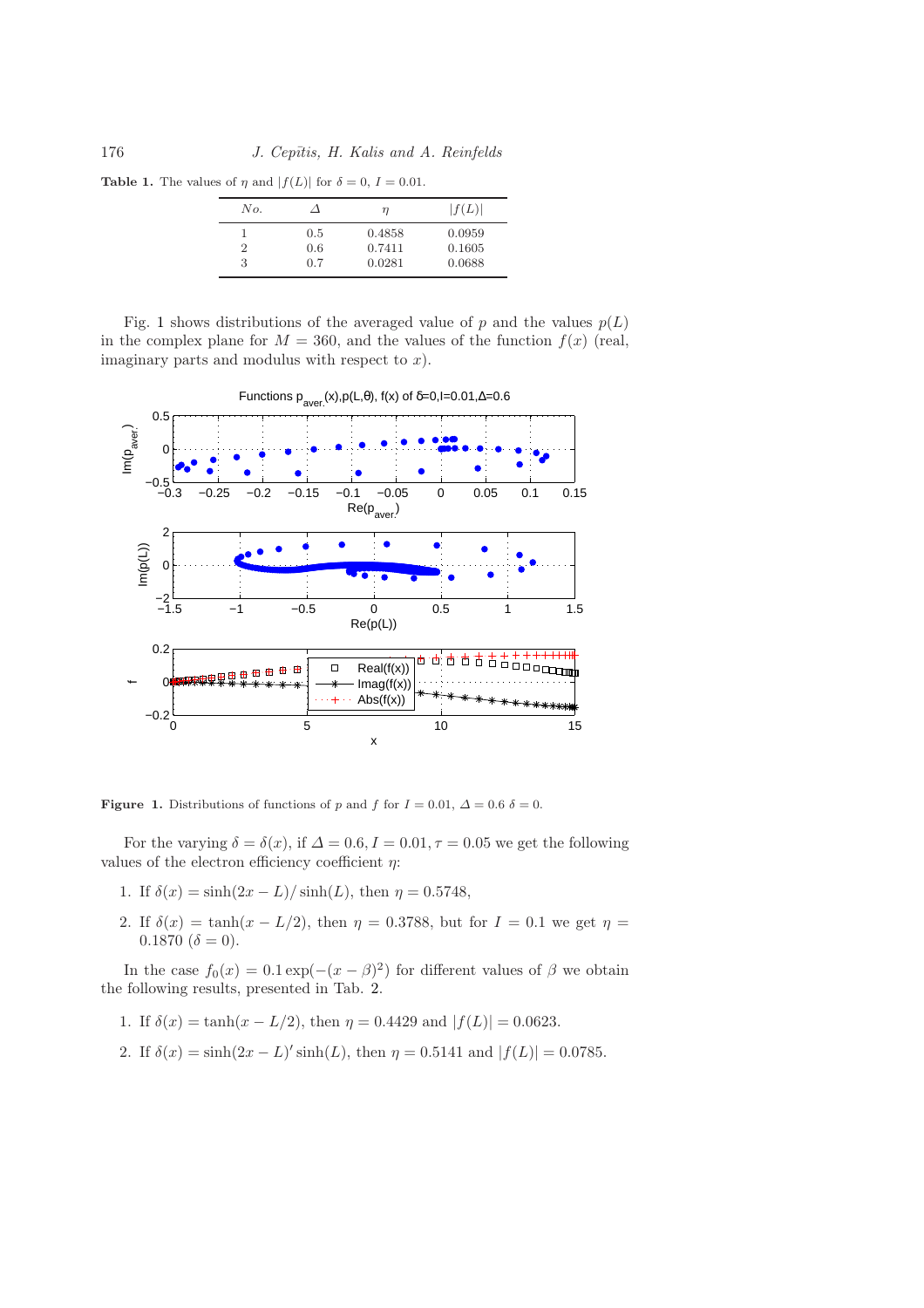Table 2. The values of  $\eta$  and  $|f(L)|$  for  $\Delta = 0.6$ ,  $\delta = 0$ ,  $I = 0.01$ .

<span id="page-8-6"></span>

| No.            |      | η      | f(L)   |
|----------------|------|--------|--------|
| 1              | 0.75 | 0.4671 | 0.0584 |
| $\overline{2}$ | 5.5  | 0.5998 | 0.1774 |
| 3              | 8.5  | 0.7312 | 0.1641 |
| 4              | 9.0  | 0.7339 | 0.1632 |
| 5              | 10.5 | 0.7449 | 0.1591 |
| 6              | 11.0 | 0.7275 | 0.1568 |
|                |      |        |        |

The optimal case with  $f_0(x) = 0.1 \sin \frac{\pi x}{2}$  was achieved with number of iterations  $S = 7000.$ 

#### 4 Conclusions

Numerical experiments show that the electron efficiency coefficient  $\eta$  depends on the complex valued function of high-frequency field in resonator.

For fixed values of this function it is possible to obtain different values of the electron efficiency coefficient  $\eta$ , where the maximal value depends on parameters of gyrotron. This maximum is increasing for high frequency field in resonator and depends on the frequency mismatch  $\delta$ . The maximal value  $\eta = 0.7486$  is obtained for  $I = 0.01$ ,  $\delta = 0$ ,  $\Delta = 0.6$  and corresponds to the results of [\[1\]](#page-8-5).

On the other hand these results differs from the results which were obtained for local boundary conditions with parameter  $\gamma$  [\[6\]](#page-8-3). As far as the electron efficiency coefficient  $\eta$  strongly depends on the parameter  $\gamma$  in the boundary condition [\(1.3\)](#page-1-2), the admissible values of this parameter must be obtained using physical considerations. These values, of course, depend on the geometry of gyrotron and other parameters.

#### <span id="page-8-5"></span>References

- [1] M. I. Airila, O. Dumbrajs, A. Reinfelds and U. Strautins. Nonstationary oscillations in gyrotrons. *Phys. Plasmas*, 8(10):4608–4612, 2001.
- <span id="page-8-2"></span>[2] A. Arnold and M. Ehrhardt. Discrete transparent boundary conditions for wide angle parabolic equations in underwater acoustics. *J. Comp. Phys.*, 145:611–638, 1998.
- <span id="page-8-4"></span>[3] K.I. Babenko. *Foundations of Numerical Analysis*. Nauka, Moscow, 1986. (in Russian)
- <span id="page-8-0"></span>[4] V.I. Bratman, M.A. Moiseev, M.I. Petelin and R.E. Erm. The theory of gyrotrons with nonfoxed structure of a high-frequency field. *Izv. Vyssh. Uchebn. Zaved. Radiof.*, 16(4):622–630, 1973. (in Russian)
- <span id="page-8-1"></span>[5] J. Cepītis, H. Kalis and A. Reinfelds. Comparison of numerical methods for the problem arising in the gyrotron theory. *Math. Model. Anal.*,  $10(1):19 - 30$ , 2005.
- <span id="page-8-3"></span>[6] J. Cepītis, H. Kalis and A. Reinfelds. Certain stationary boundary value problem for modelling of gyrotron numerical investigations. In S.H. Sohrab J. Kroppe